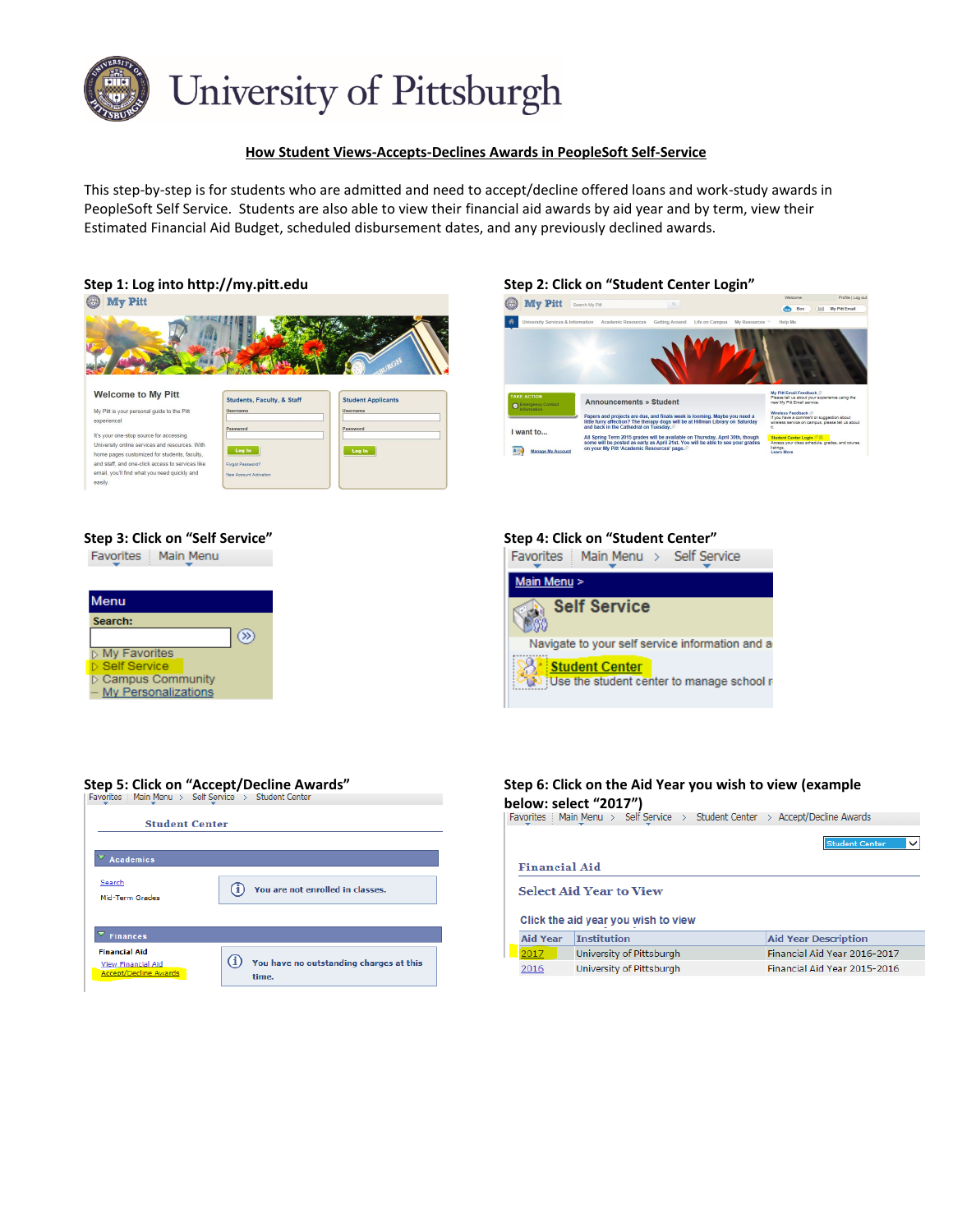**Step 7: The student's award package will show any grants, scholarships, loans, or work-study that the student is eligible to receive for the** 

**academic year.**<br>
Favorites | Main\_Menu > Self Service > Student Center > Accept/Decline Awards

| <b>Award Package</b>                                                                                                                                                                             |                      |                          |                    |                                |                            |  |  |
|--------------------------------------------------------------------------------------------------------------------------------------------------------------------------------------------------|----------------------|--------------------------|--------------------|--------------------------------|----------------------------|--|--|
| <b>Financial Aid Year 2016-2017</b>                                                                                                                                                              |                      |                          |                    |                                |                            |  |  |
| You are eligible to receive the awards listed below. Please review each award and corresponding<br>message. You may Accept and/or Decline any or all of the awards that are currently available. |                      |                          |                    |                                |                            |  |  |
| <b>Last Updated:</b>                                                                                                                                                                             | 04/10/2015 9:58:20AM | Status:                  | <b>New Package</b> |                                |                            |  |  |
| Award                                                                                                                                                                                            | Category             | Career                   | Offered            | <b>Accepted Accept Decline</b> |                            |  |  |
| <b>Federal Perkins</b><br>Loan                                                                                                                                                                   | Loan                 | Undergraduate            | 2.000.00           | 0.00                           |                            |  |  |
| <b>Federal</b><br>Subsidized Loan<br>01                                                                                                                                                          | Loan                 | Undergraduate            | 3.500.00           | 0.00                           |                            |  |  |
| Federal<br>UnSubsidized<br>Lean 01                                                                                                                                                               | Loan                 | Undergraduate            | 2.000.00           | 0.00                           |                            |  |  |
| Federal Work<br>Study                                                                                                                                                                            |                      | Work/Study Undergraduate | 2.500.00           | 0.00                           |                            |  |  |
| Federal Pell Grant Grant                                                                                                                                                                         |                      | Undergraduate            | 3.525.00           | 3.525.00                       | $\boldsymbol{\mathcal{L}}$ |  |  |
| PHEAA-PA State<br><b>Grant FT Spring</b>                                                                                                                                                         | Grant                | Undergraduate            | 1,657.00           | 1.657.00                       | $\checkmark$               |  |  |
| <b>PHEAA-PA State</b><br>Grant FT Fall                                                                                                                                                           | Grant                | Undergraduate            | 1.657.00           | 1.657.00                       | $\checkmark$               |  |  |
| <b>Federal SEOG</b><br>Grant                                                                                                                                                                     | Grant                | Undergraduate            | 500.00             | 500.00                         | $\checkmark$               |  |  |
| Total                                                                                                                                                                                            |                      |                          | 17,339.00          | 7,339.00                       |                            |  |  |

**To accept all loans and work-study listed in your award package, select "accept all" and click "Submit".**

| Financial Aid                                                                                                                                                                                    |                      |                          |             |                                |                          |               |
|--------------------------------------------------------------------------------------------------------------------------------------------------------------------------------------------------|----------------------|--------------------------|-------------|--------------------------------|--------------------------|---------------|
| <b>Award Package</b>                                                                                                                                                                             |                      |                          |             |                                |                          |               |
| <b>Financial Aid Year 2016-2017</b>                                                                                                                                                              |                      |                          |             |                                |                          |               |
| You are eligible to receive the awards listed below. Please review each award and corresponding<br>message. You may Accept and/or Decline any or all of the awards that are currently available. |                      |                          |             |                                |                          |               |
| <b>Last Updated:</b>                                                                                                                                                                             | 04/10/2015 9:58:20AM | Status:                  | New Package |                                |                          |               |
| Award                                                                                                                                                                                            | Category             | Career                   | Offered     | <b>Accepted Accept Decline</b> |                          |               |
| <b>Federal Perkins</b><br>Loan                                                                                                                                                                   | Loan                 | Undergraduate            | 2,000,00    | 2,000,00                       | ᢦ                        |               |
| Federal<br><b>Subsidized Loan</b><br>01                                                                                                                                                          | Loan                 | Undergraduate            | 3,500.00    | 3,500.00                       | ⊡                        |               |
| Federal<br>UnSubsidized<br>Loan 01                                                                                                                                                               | Loan                 | Undergraduate            | 2,000.00    | 2.000.00                       | ⊡                        |               |
| <b>Federal Work</b><br>Study                                                                                                                                                                     |                      | Work/Study Undergraduate | 2.500.00    | 2,500,00                       | ⊽                        |               |
| Federal Pell Grant Grant                                                                                                                                                                         |                      | Undergraduate            | 3.525.00    | 3.525.00                       | $\overline{\mathcal{L}}$ |               |
| PHEAA-PA State<br>Grant FT Spring                                                                                                                                                                | Grant                | Undergraduate            | 1,657,00    | 1,657.00                       | $\checkmark$             |               |
| PHEAA-PA State<br><b>Grant FT Fall</b>                                                                                                                                                           | Grant                | Undergraduate            | 1,657,00    | 1,657.00                       | $\checkmark$             |               |
| Federal SEOG<br>Grant                                                                                                                                                                            | Grant                | Undergraduate            | 500.00      | 500.00                         | $\checkmark$             |               |
| Total                                                                                                                                                                                            |                      |                          | 17,339.00   | 7,339.00                       |                          |               |
| Currency used is US Dollar.                                                                                                                                                                      |                      | accept all               | decline all | clear all                      |                          | update total  |
|                                                                                                                                                                                                  |                      |                          |             |                                |                          | <b>SUBMIT</b> |

|            | <b>Accept/Decline</b>                                                                                    |  |
|------------|----------------------------------------------------------------------------------------------------------|--|
|            | Click Yes to continue with the submit. Any changes made<br>will be saved. Click No to cancel the submit. |  |
| <b>YES</b> | <b>NO</b>                                                                                                |  |

**To accept specific loan or work-study awards and decline others, use the check boxes in the "Accept" and "Decline" columns to accept/decline individual awards. To reduce an award, change the amount in the Accepted column you wish to receive. Please note that This amount will be split between fall and spring.**

**Award Package** 

Financial Aid Year 2016-2017

You are eligible to receive the awards listed below. Please review each award and corresponding<br>message. You may Accept and/or Decline any or all of the awards that are currently available.

| <b>Last Updated:</b>                     | 04/10/2015 9:58:20AM | <b>Status:</b> | New Package    |                                |              |                         |
|------------------------------------------|----------------------|----------------|----------------|--------------------------------|--------------|-------------------------|
| Award                                    | Category             | Career         | <b>Offered</b> | <b>Accepted Accept Decline</b> |              |                         |
| <b>Federal Perkins</b><br>Loan           | Loan                 | Undergraduate  | 2,000.00       | 1500.00                        | ᢦ            |                         |
| Federal<br>Subsidized Loan<br>01         | Loan                 | Undergraduate  | 3,500.00       | 3,000,00                       | ▿            |                         |
| Federal<br>UnSubsidized<br>Loan 01       | Loan                 | Undergraduate  | 2,000.00       | 0.00                           |              | $\overline{\mathsf{v}}$ |
| Federal Work<br>Study                    | Work/Study           | Undergraduate  | 2,500.00       | 2,500.00                       | ⊽            | ш                       |
| Federal Pell Grant Grant                 |                      | Undergraduate  | 3,525.00       | 3.525.00                       | $\checkmark$ | Г                       |
| PHEAA-PA State<br><b>Grant FT Spring</b> | Grant                | Undergraduate  | 1,657.00       | 1,657,00                       | $\checkmark$ | u.                      |
| PHEAA-PA State<br>Grant FT Fall          | Grant                | Undergraduate  | 1,657.00       | 1,657,00                       | $\checkmark$ |                         |
| Federal SEOG<br>Grant                    | Grant                | Undergraduate  | 500.00         | 500.00                         | $\checkmark$ |                         |
| <b>Total</b>                             |                      |                | 17,339.00      | 7,339.00                       |              |                         |
| Currency used is US Dollar.              |                      | accept all     | decline all    | clear all                      |              | update totals           |
|                                          |                      |                |                |                                |              | <b>SUBMIT</b>           |

## **To decline all loans and work-study listed in your award package, select "decline all" and click "Submit".**

**Financial Aid** 

### **Award Package**

Financial Aid Year 2016-2017

You are eligible to receive the awards listed below. Please review each award and corresponding<br>message. You may Accept and/or Decline any or all of the awards that are currently available.

| <b>Last Updated:</b>                                                                   | 04/10/2015 9:58:20AM | New Package<br>Status:   |           |                                |                         |                         |  |
|----------------------------------------------------------------------------------------|----------------------|--------------------------|-----------|--------------------------------|-------------------------|-------------------------|--|
| Award                                                                                  | Category             | Career                   | Offered   | <b>Accepted Accept Decline</b> |                         |                         |  |
| <b>Federal Perkins</b><br>Loan                                                         | Loan                 | Undergraduate            | 2,000.00  | 0.00                           |                         | ▿                       |  |
| Federal<br>Subsidized Loan<br>01                                                       | Loan                 | Undergraduate            | 3,500,00  | 0.00                           |                         | ▿                       |  |
| Federal<br>UnSubsidized<br>Loan 01                                                     | Loan                 | Undergraduate            | 2,000.00  | 0.00                           |                         | ▿                       |  |
| <b>Federal Work</b><br>Study                                                           |                      | Work/Study Undergraduate | 2,500.00  | 0.00                           | <b>Service Service</b>  | $\overline{\mathsf{v}}$ |  |
| <b>Federal Pell Grant Grant</b>                                                        |                      | Undergraduate            | 3,525,00  | 3.525.00                       | $\overline{\mathsf{v}}$ |                         |  |
| PHEAA-PA State<br><b>Grant FT Spring</b>                                               | Grant                | Undergraduate            | 1,657.00  | 1.657.00                       | $\checkmark$            | П                       |  |
| PHEAA-PA State<br>Grant FT Fall                                                        | Grant                | Undergraduate            | 1.657.00  | 1.657.00                       | $\prec$                 |                         |  |
| <b>Federal SEOG</b><br>Grant                                                           | Grant                | Undergraduate            | 500.00    | 500.00                         | $\checkmark$            |                         |  |
| Total                                                                                  |                      |                          | 17,339.00 | 7.339.00                       |                         |                         |  |
| decline all<br>clear all<br>update totals<br>accept all<br>Currency used is US Dollar. |                      |                          |           |                                |                         |                         |  |

SUBMIT

## **Step 8: Select "Yes" Step 9: On the confirmation page, select "OK".** Suppose the step 9: On the confirmation page, select "OK". **Suppose the confirmation page, select "OK". Provertive and Step 9:** On the confirmation

| <b>Accept/Decline</b>      |  |  |  |  |  |
|----------------------------|--|--|--|--|--|
|                            |  |  |  |  |  |
| <b>Submit Confirmation</b> |  |  |  |  |  |
| The Submit was successful. |  |  |  |  |  |
| ΩK                         |  |  |  |  |  |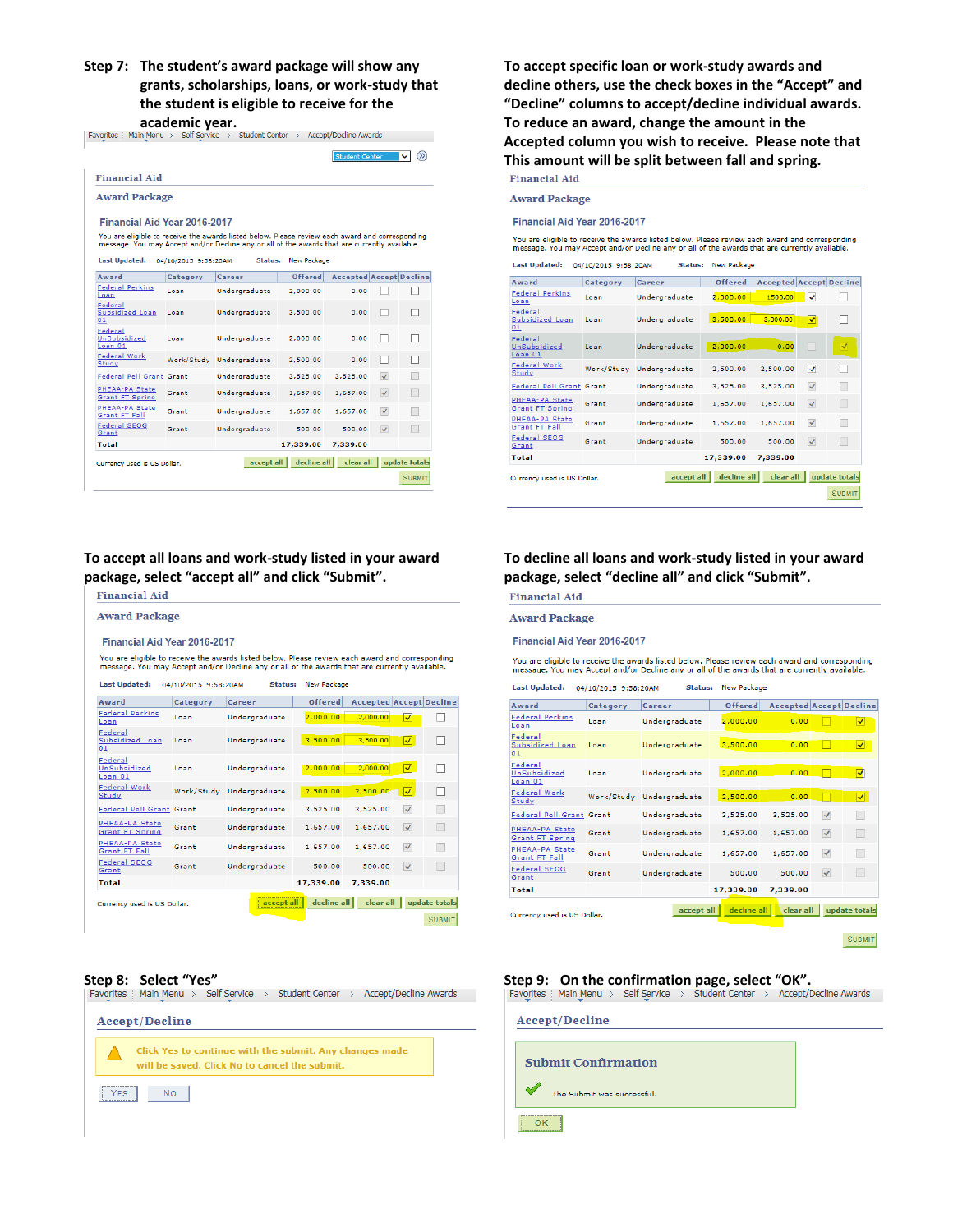# **Step 1: On the Student Center tab, select "View**



## **Step 3: On the Award Summary page you can view your financial aid for the aid year or by term.**

|                                                                             | 6          |                                          |                 |
|-----------------------------------------------------------------------------|------------|------------------------------------------|-----------------|
| Financial Aid Year 2016-2017                                                |            |                                          |                 |
| Select the term hyperlinks below to see more detailed information.          |            |                                          |                 |
| <b>Aid Year</b>                                                             |            |                                          |                 |
| <b>Award Description</b>                                                    | Category   | Offered                                  | <b>Accepted</b> |
| <b>Federal Pell Grant</b>                                                   | Grant      | 3,525.00                                 | 3,525.00        |
| <b>Federal SEOG Grant</b>                                                   | Grant      | 500.00                                   | 500.00          |
| <b>Federal Perkins Loan</b>                                                 | Loan       | 1.500.00                                 | 1.500.00        |
| Federal Subsidized Loan<br>01                                               | Loan       | 3,000.00                                 | 3,000.00        |
| Federal Work Study                                                          | Work/Study | 2,500.00                                 | 2,500.00        |
| PHEAA-PA State Grant FT<br>Fall                                             | Grant      | 1.657.00                                 | 1.657.00        |
| PHEAA-PA State Grant FT<br>Spring                                           | Grant      | 1.657.00                                 | 1.657.00        |
| <b>Aid Year Totals</b>                                                      |            | 14.339.00                                | 14,339,00       |
|                                                                             |            |                                          |                 |
| <b>View Declined Awards</b><br><b>Terms</b><br><b>Spring Term 2015-2016</b> |            | <b>View Scheduled Disbursement Dates</b> |                 |
| <b>Award Description</b>                                                    | Category   | Offered                                  | <b>Accepted</b> |
| <b>Federal Pell Grant</b>                                                   | Grant      | 1.762.00                                 | 1.762.00        |
| Federal SEOG Grant                                                          | Grant      | 250.00                                   | 250.00          |
| <b>Federal Perkins Loan</b>                                                 | Loan       | 750.00                                   | 750.00          |
| Federal Subsidized Loan 01 Loan                                             |            | 1.500.00                                 | 1.500.00        |
| Federal Work Study                                                          | Work/Study | 1,250.00                                 | 1,250.00        |
| PHEAA-PA State Grant FT<br>Spring                                           | Grant      | 1,657.00                                 | 1.657.00        |
| <b>Term Totals</b>                                                          |            | 7.169.00                                 | 7.169.00        |
| <b>Fall Term 2015-2016</b>                                                  |            | View Scheduled Disbursement Dates        |                 |
| <b>Award Description</b>                                                    | Category   | <b>Offered</b>                           | <b>Accepted</b> |
| <b>Federal Pell Grant</b>                                                   | Grant      | 1.763.00                                 | 1.763.00        |
| <b>Federal SEOG Grant</b>                                                   | Grant      | 250.00                                   | 250.00          |
| Federal Perkins Loan                                                        | Loan       | 750.00                                   | 750.00          |
| Federal Subsidized Loan 01 Loan                                             |            | 1.500.00                                 | 1.500.00        |
| Federal Work Study                                                          | Work/Study | 1.250.00                                 | 1.250.00        |
| PHEAA-PA State Grant FT<br>Fall                                             | Grant      | 1,657,00                                 | 1,657.00        |

## **Step 2: Click on the Aid Year you wish to view**

**(example below: select "2017")**<br>Favorites | Main Menu > Self Service > Student Center > View Financial Aid

|                 | $\vee$ $\infty$<br><b>Student Center</b>                              |                              |  |  |  |  |  |  |  |
|-----------------|-----------------------------------------------------------------------|------------------------------|--|--|--|--|--|--|--|
| Financial Aid   |                                                                       |                              |  |  |  |  |  |  |  |
|                 | <b>Select Aid Year to View</b><br>Click the aid year you wish to view |                              |  |  |  |  |  |  |  |
| <b>Aid Year</b> | <b>Institution</b>                                                    | <b>Aid Year Description</b>  |  |  |  |  |  |  |  |
| 2017            | University of Pittsburgh                                              | Financial Aid Year 2016-2017 |  |  |  |  |  |  |  |
| 2016            | University of Pittsburgh                                              | Financial Aid Year 2015-2016 |  |  |  |  |  |  |  |

Aid years listed indicate your access to eligibility information regarding your Financial

### **Step 4: To view the Estimated Financial Aid Budget, select, "Financial Aid Budget".**

**Financial Aid** 

**Award Summary** 

Financial Aid Year 2016-2017

Select the term hyperlinks below to see more detailed information.

|  | Aid Year                                 |            |           |                 |
|--|------------------------------------------|------------|-----------|-----------------|
|  | <b>Award Description</b>                 | Category   | Offered   | <b>Accepted</b> |
|  | <b>Federal Pell Grant</b>                | Grant      | 3,525.00  | 3,525.00        |
|  | <b>Federal SEOG Grant</b>                | Grant      | 500.00    | 500.00          |
|  | <b>Federal Perkins Loan</b>              | Loan       | 1,500.00  | 1,500.00        |
|  | Federal Subsidized Loan<br>01            | Loan       | 3,000,00  | 3,000.00        |
|  | Federal Work Study                       | Work/Study | 2,500.00  | 2,500.00        |
|  | PHEAA-PA State Grant FT<br>Fall          | Grant      | 1,657.00  | 1,657.00        |
|  | PHEAA-PA State Grant FT<br><b>Spring</b> | Grant      | 1,657.00  | 1,657.00        |
|  | <b>Aid Year Totals</b>                   |            | 14,339.00 | 14,339.00       |
|  | Currency used is US Dollar.              |            |           |                 |

ACCEPT/DECLINE AWARDS

**Financial Aid Budget** View Declined Awards

**Step 5: The Estimated Financial Aid Budget screen will appear. This displays the costs associated with attending the University of Pittsburgh broken up by term. Financial Aid** 

| <b>Estimated Financial Aid Budget</b>                              |               |  |  |  |  |  |
|--------------------------------------------------------------------|---------------|--|--|--|--|--|
| <b>Financial Aid Year 2016-2017</b>                                |               |  |  |  |  |  |
| Listed below is an estimate of items used to determine your costs. |               |  |  |  |  |  |
| <b>Estimated Financial Aid Budget Breakdown</b>                    |               |  |  |  |  |  |
| Spring Term                                                        |               |  |  |  |  |  |
| <b>Category Description</b>                                        | <b>Amount</b> |  |  |  |  |  |
| Fees                                                               | 464.00        |  |  |  |  |  |
| <b>Housing</b>                                                     | 5,768.00      |  |  |  |  |  |
| <b>Personal</b>                                                    | 1.302.00      |  |  |  |  |  |
| Transportation                                                     | 346.00        |  |  |  |  |  |
| <b>Tuition PITT</b>                                                | 9.490.00      |  |  |  |  |  |
| <b>Term Total</b>                                                  | 17,370.00     |  |  |  |  |  |
| <b>Fall Term</b>                                                   |               |  |  |  |  |  |
| <b>Category Description</b>                                        | Amount        |  |  |  |  |  |
| Fees                                                               | 464.00        |  |  |  |  |  |
| Housing                                                            | 5.768.00      |  |  |  |  |  |
| Personal                                                           | 1.302.00      |  |  |  |  |  |
| Transportation                                                     | 346.00        |  |  |  |  |  |
| <b>Tuition PITT</b>                                                | 9,490.00      |  |  |  |  |  |
| <b>Term Total</b>                                                  | 17,370.00     |  |  |  |  |  |
| <b>Total Cost of Attendance</b>                                    | 34.740.00     |  |  |  |  |  |
|                                                                    |               |  |  |  |  |  |

Currency used is US Dollar.

The items listed above are based on costs associated with your academic program.<br>These costs are estimates only and are subject to change based on changes to academic standing, as well as other factors impacting tuition and fees.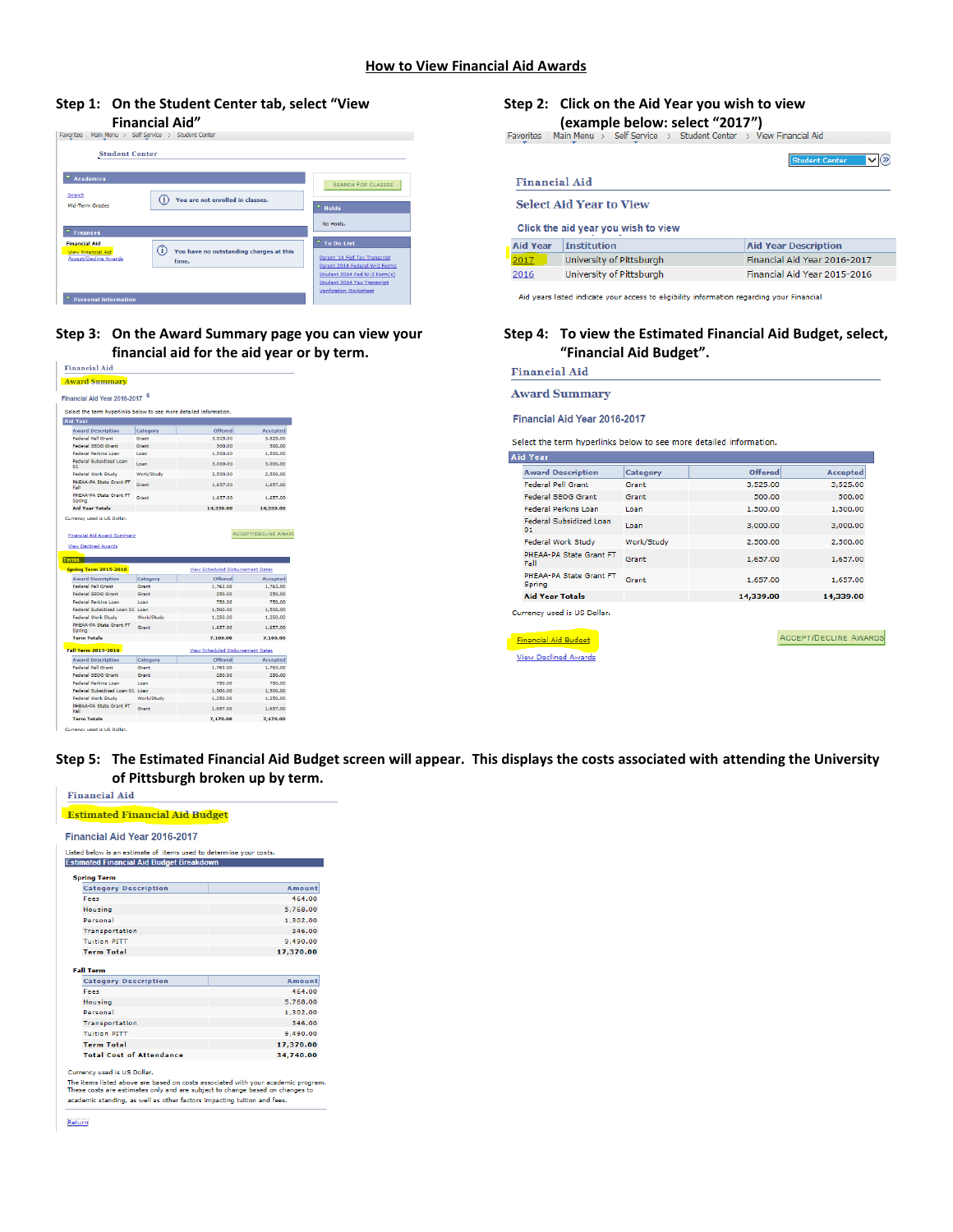### **Step 1: On the Student Center tab, select "View Financial Aid"**

| <b>Student Center</b>                                     |                                                  |                                                                |
|-----------------------------------------------------------|--------------------------------------------------|----------------------------------------------------------------|
|                                                           |                                                  |                                                                |
| ▽<br><b>Academics</b>                                     |                                                  | <b>SEARCH FOR CLASSES</b>                                      |
| Search<br><b>Mid-Term Grades</b>                          | Œ<br>You are not enrolled in classes.            | $\overline{\phantom{a}}$ Holds                                 |
| <b>Finances</b>                                           |                                                  | No Holds.                                                      |
| <b>Financial Aid</b>                                      |                                                  | $\overline{\mathbf{v}}$ To Do List                             |
| <b>View Financial Aid</b><br><b>Accept/Decline Awards</b> | You have no outstanding charges at this<br>time. | Parent '14 Fed Tax Transcript<br>Parent 2014 Federal W-2 Forms |
|                                                           |                                                  |                                                                |

### **Step 3: Select "View Scheduled Disbursement Dates". Step 4: The Scheduled Disbursements page will display the**

#### **Award Summary**

#### Financial Aid Year 2016-2017

Select the term hyperlinks below to see more detailed information.

| <b>Aid Year</b>                      |            |           |                 |
|--------------------------------------|------------|-----------|-----------------|
| <b>Award Description</b>             | Category   | Offered   | <b>Accepted</b> |
| <b>Federal Pell Grant</b>            | Grant      | 3,525.00  | 3,525.00        |
| <b>Federal SEOG Grant</b>            | Grant      | 500.00    | 500.00          |
| <b>Federal Perkins Loan</b>          | Loan       | 1,500.00  | 1,500.00        |
| <b>Federal Subsidized Loan</b><br>01 | Loan       | 3,000.00  | 3,000.00        |
| Federal Work Study                   | Work/Study | 2,500.00  | 2,500.00        |
| PHEAA-PA State Grant FT<br>Fall      | Grant      | 1,657.00  | 1,657.00        |
| PHEAA-PA State Grant FT<br>Spring    | Grant      | 1,657.00  | 1,657.00        |
| <b>Aid Year Totals</b>               |            | 14.339.00 | 14.339.00       |
| Currency used is US Dollar.          |            |           |                 |

ACCEPT/DECLINE AWARDS

## **Financial Aid Award Summary**

**View Declined Awards** 

#### **Terms**

| <b>Spring Term:</b>                      |            | <b>View Scheduled Disbursement Dates</b> |                 |
|------------------------------------------|------------|------------------------------------------|-----------------|
| <b>Award Description</b>                 | Category   | Offered                                  | <b>Accepted</b> |
| <b>Federal Pell Grant</b>                | Grant      | 1.762.00                                 | 1.762.00        |
| <b>Federal SEOG Grant</b>                | Grant      | 250.00                                   | 250.00          |
| <b>Federal Perkins Loan</b>              | Loan       | 750.00                                   | 750.00          |
| Federal Subsidized Loan 01 Loan          |            | 1,500.00                                 | 1,500.00        |
| Federal Work Study                       | Work/Study | 1,250.00                                 | 1,250.00        |
| <b>PHFAA-PA State Grant FT</b><br>Spring | Grant      | 1,657.00                                 | 1,657.00        |
| <b>Term Totals</b>                       |            | 7,169.00                                 | 7,169.00        |
| <b>Fall Term</b>                         |            | <b>View Scheduled Disbursement Dates</b> |                 |
| <b>Award Description</b>                 | Category   | Offered                                  | <b>Accepted</b> |
| <b>Federal Pell Grant</b>                | Grant      | 1.763.00                                 | 1.763.00        |
| <b>Federal SEOG Grant</b>                | Grant      | 250.00                                   | 250.00          |
| <b>Federal Perkins Loan</b>              | Loan       | 750.00                                   | 750.00          |
|                                          |            |                                          |                 |
| Federal Subsidized Loan 01, Loan         |            | 1,500.00                                 | 1,500.00        |
| Federal Work Study                       | Work/Study | 1.250.00                                 | 1,250.00        |
| <b>DHFAA-DA State Grant FT</b><br>Fall   | Grant      | 1,657.00                                 | 1,657.00        |

## **Step 2: Click on the Aid Year you wish to view (example below: select "2017")**<br>Favorites | Main Menu > Self Service > Student Center > View Financial Aid

|                 |                                     | <b>Student Center</b>        |  |  |  |
|-----------------|-------------------------------------|------------------------------|--|--|--|
| Financial Aid   |                                     |                              |  |  |  |
|                 | <b>Select Aid Year to View</b>      |                              |  |  |  |
|                 | Click the aid year you wish to view |                              |  |  |  |
| <b>Aid Year</b> | <b>Institution</b>                  | <b>Aid Year Description</b>  |  |  |  |
| 2017            | University of Pittsburgh            | Financial Aid Year 2016-2017 |  |  |  |
| 2016            | University of Pittsburgh            | Financial Aid Year 2015-2016 |  |  |  |

Aid years listed indicate your access to eligibility information regarding your Financial

## **dates and amounts for the term that your awards are scheduled to disburse (funds will be applied to your account).**

**Financial Aid** 

#### **Scheduled Disbursements**

#### Financial Aid Year 2016-2017

**Fall Term** 

To view actual disbursements to your financial account, access Account Inquiry.

| <b>Award Description</b>               | Category | <b>Accepted Amount</b> | Fee   | <b>Net Amount</b> | <b>Scheduled</b><br><b>Dish Date</b> |
|----------------------------------------|----------|------------------------|-------|-------------------|--------------------------------------|
| <b>Federal Pell Grant</b>              | Grant    | 1,763.00               | 0.00  |                   | 1,763.00 08/21/2015                  |
| <b>Federal SEOG Grant</b>              | Grant    | 250.00                 | 0.00  |                   | 250.00 08/21/2015                    |
| <b>Federal Perkins Loan</b>            | Loan     | 750.00                 | 0.00  |                   | 750.00 08/21/2015                    |
| Federal Subsidized Loan<br>01          | Loan     | 1,500.00               | 16.00 |                   | 1,484.00 08/21/2015                  |
| PHEAA-PA State Grant<br><b>FT Fall</b> | Grant    | 1,657.00               | 0.00  |                   | 1,657.00 08/21/2015                  |
| <b>Term Totals</b>                     |          | 5,920.00               | 16.00 | 5,904.00          |                                      |

Currency used is US Dollar.

If any accept amount is zero or if the scheduled disbursement date is blank, your<br>award will not be disbursed. Please proceed to Award Acceptance page to accept or

decline these awards.

**Account Inquiry**